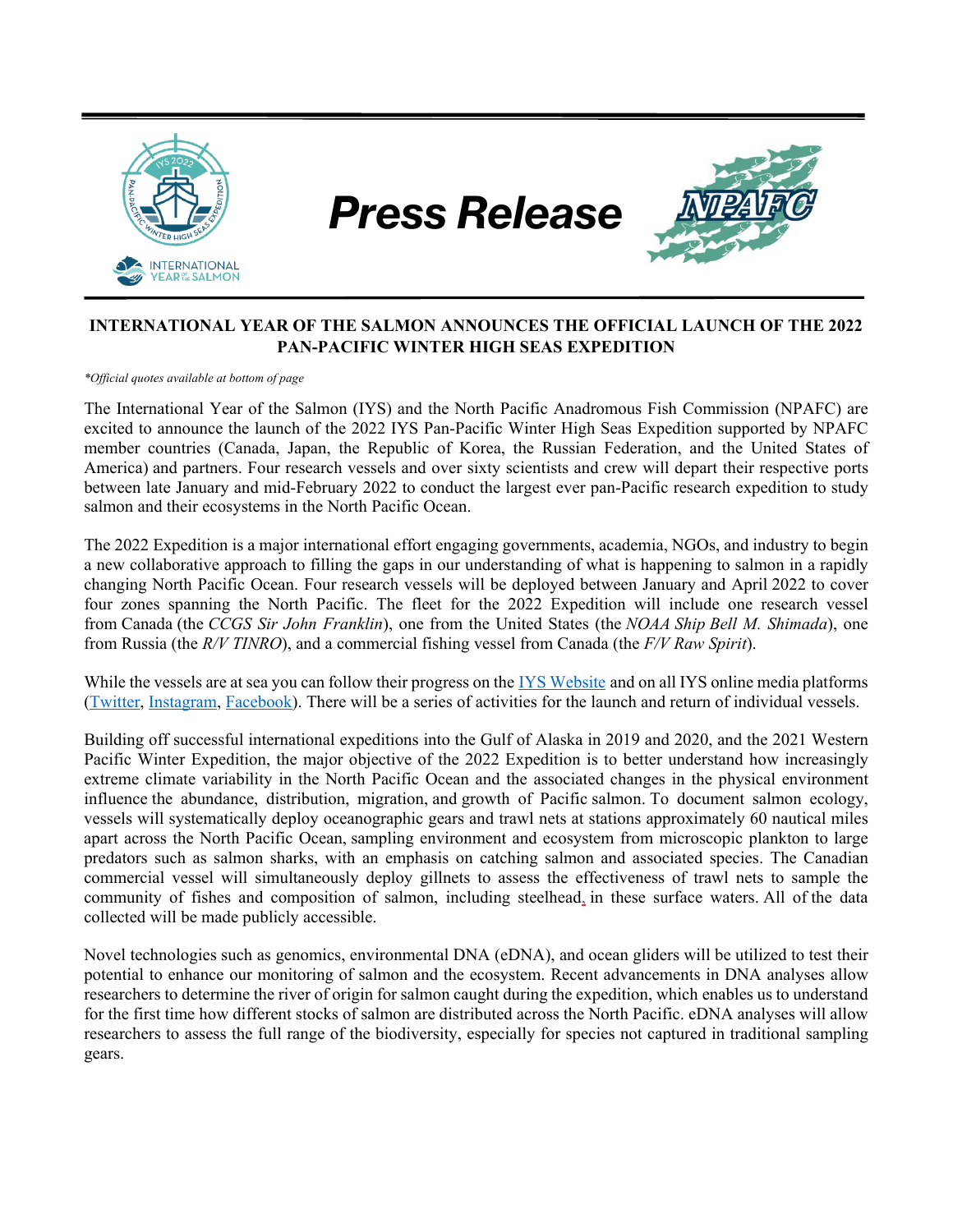The 2022 Pan-Pacific Winter High Seas Expedition is made possible by in-kind ship time contributions from Canada and the United States, and additional financial and technical contributions from Fisheries and Oceans Canada, the British Columbia Salmon Restoration and Innovation Fund (Fisheries and Oceans Canada and the Province of British Columbia), the National Oceanic and Atmospheric Administration, the North Pacific Research Board, the Great Pacific Foundation, the Pacific Salmon Foundation, the Russian Federal Research Institute of Fisheries and Oceanography, Japan Fisheries Research and Education Agency, the North Pacific Anadromous Fish Commission, the North Pacific Fisheries Commission, the Alaska Department of Fish and Game, the Washington Department of Fish and Wildlife, the Tula Foundation, the University of Alaska Fairbanks, the University of British Columbia, Oregon State University, and the University of Washington.

#### **About International Year of the Salmon**

The IYS is a five-year initiative (2018–2022) to establish conditions for the resilience of salmon and people in a changing world. It is a hemispheric partnership led by the North Pacific Anadromous Fish Commission in the North Pacific, the North Atlantic Salmon Conservation Organization in the North Atlantic, as well as by NGOs, the private sector, governments, and academic organizations.

#### **About NPAFC**

The NPAFC is an international organization that promotes the conservation of salmon (chum, coho, pink, sockeye, Chinook, and cherry salmon) and steelhead trout in the North Pacific and its adjacent seas and serves as a venue for cooperation in and coordination of scientific research and enforcement activities. The NPAFC Convention Area is located in international waters north of 33°N latitude in the North Pacific, Bering Sea and the Sea of Okhotsk beyond the 200-mile zones of coastal States. NPAFC member countries include Canada, Japan, the Republic of Korea, the Russian Federation, and the United States of America.

## **Information and Updates for the 2022 IYS Pan-Pacific Winter High Seas Expedition:**

2022 Expedition Webpage: <https://yearofthesalmon.org/2022expedition/>

IYS Twitter: [@yearofthesalmon](https://twitter.com/yearofthesalmon)

IYS Instagram: [@internationalyearofthesalmon](https://www.instagram.com/internationalyearofthesalmon/)

IYS Facebook: International Year [of the Salmon –](https://www.facebook.com/yearofthesalmon) North Pacific

Photos and videos for press use available here: [2022 Expedition Press Release Media](https://www.flickr.com/photos/145318619@N06/albums/72177720296104154)

For more information, please contact IYS Communications Coordinator **Camille Jasinski** at **[cjasinski@npafc.org.](mailto:cjasinski@npafc.org)**

#### **Quotes:**

**"**Changes in the North Pacific Ocean over the last decade have had unprecedented effects on our fisheries, communities, and cultures that depend on it. This international survey seeks to provide new insight into ecosystem shifts that have resulted in changes in salmon returns to rivers from Alaska to California. The better we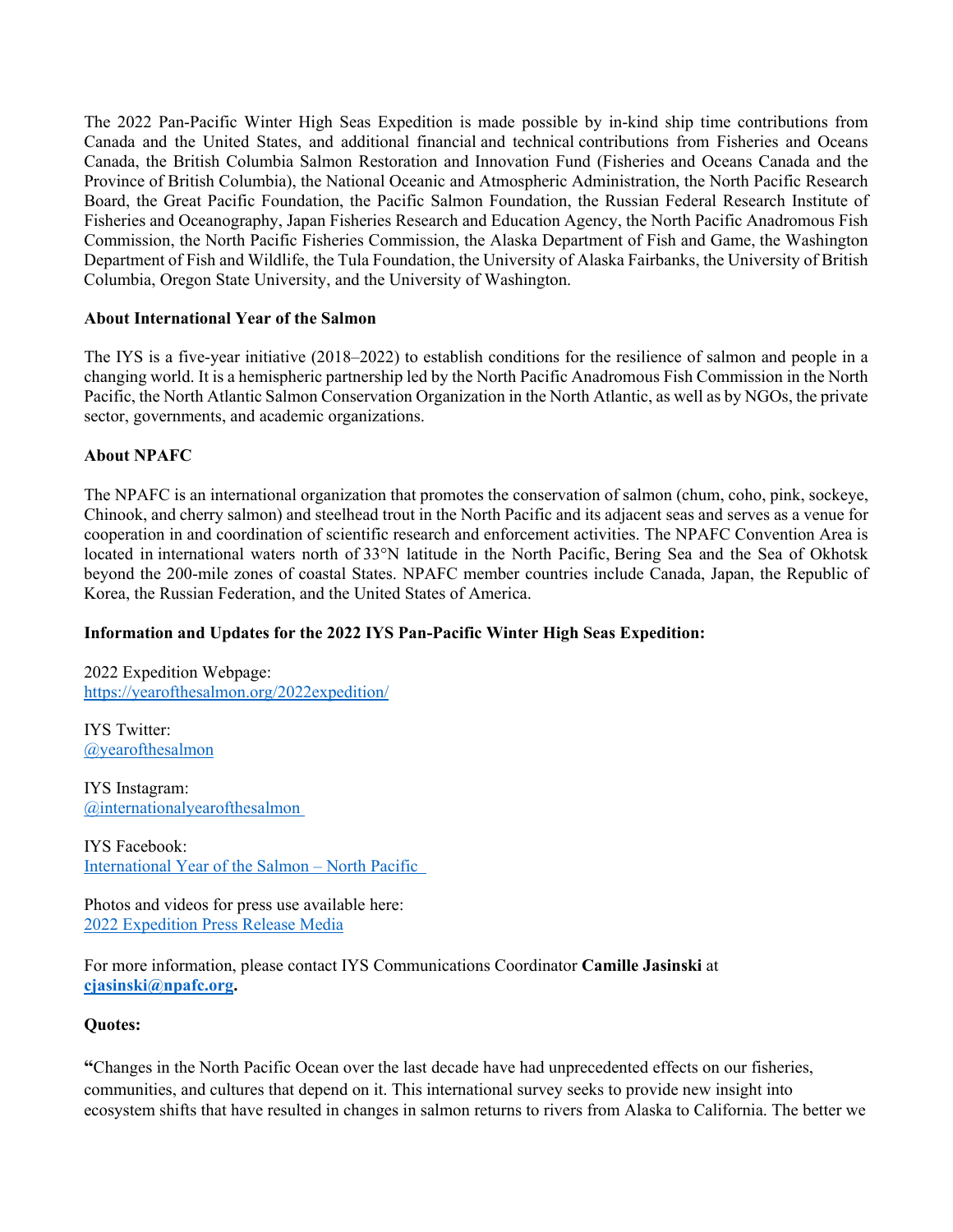understand what is behind these shifts, the better we all can anticipate and prepare for future changes."

## *Dr. Cisco Werner, Chief Science Advisory & Director of Scientific Programs, National Oceanic and Atmospheric Administration (NOAA)*

"The NPAFC is excited to lead this historic international effort that is unprecedented not only in its pan-Pacific scope but also in its degree of international cooperation, collaboration, and partnerships. This expedition will undoubtedly make new discoveries about the complex ecology of salmon in the open ocean, but perhaps more importantly will begin the transformation needed to better understand and manage salmon in an increasingly uncertain North Pacific Ocean."

# *Doug Mecum, President, North Pacific Anadromous Fish Commission*

"The North Pacific Research Board is pleased to be a contributing partner for the first ever Winter Pan-Pacific High Seas Research Expedition. Reaching from the Gulf of Alaska to Kamchatka, with four research vessels and a cadre of international scientists, this is a first for scientists sampling such a huge swath of salmon waters during winter in the North Pacific. We still lack information on the critical ocean life history phase of salmon — these surveys represent a huge step forward in understanding salmon distribution and the factors affecting salmon populations during the marine phase. We wish our survey ships and crews fair winds and calm seas!"

## *Lynn Palensky, Executive Director, North Pacific Research Board*

**"**It is incredibly exciting to be part of such an amazing scientific expedition! This is definitely a 'once in a career' opportunity and I am really looking forward to all the discoveries we will collectively make. It's been a long road putting it all together, but I am confident this cruise will change how we think about salmon in the ocean. It's Darwin's voyage of the Beagle of our time!"

# *Dr. Laurie Weitkamp, Chief US Scientist for the 2022 Pan-Pacific Winter High Seas Expedition, National Oceanic and Atmospheric Administration (NOAA)*

"This is an exciting time for salmon science! For the first time in decades, international cooperation across the North Pacific will provide an invaluable snapshot of salmon distributions, their health, and their environmental conditions in these times of changing climate. I expect these results will be foundational as we also begin a much larger study under the United Nations Decade of Ocean Science."

## *Dr. Brian Riddell, Science Advisor, Pacific Salmon Foundation*

"I am extremely pleased that the International Year of the Salmon's bold 2022 Pan-Pacific Expedition is set to begin. Through the vision and perseverance of an international team of researchers and leadership from NPAFC countries and partners, we are about to transform the way we study salmon and the North Pacific Ocean."

## *Mark Saunders, Director, International Year of the Salmon*

"As climate change makes the Pacific Ocean more variable, we need to know much more about what affects salmon survival in this complex marine environment. This expedition will create a critical knowledge base to help scientists and managers recover salmon and oversee sustainable fisheries under the increasingly uncertain conditions in our warming ocean."

## *Dr. Jacques White, Executive Director, Long Live the Kings*